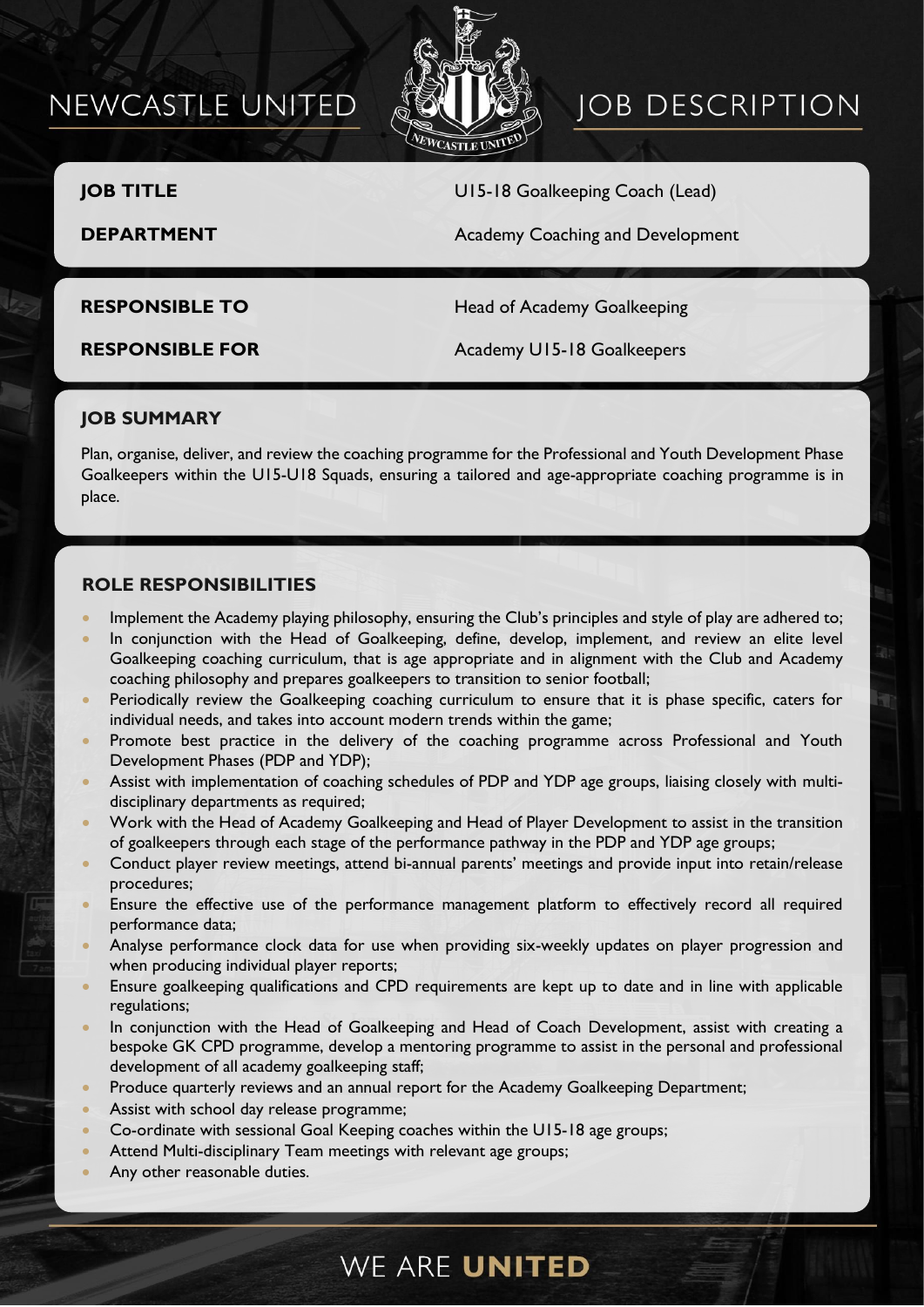# NEWCASTLE UNITED



# **JOB DESCRIPTION**

## **ROLE REQUIREMENTS**

- Perform duties with due regard to club policies and procedures and legislative requirements at all times;
- Ensure implementation of the clubs' health & safety, safeguarding, welfare and equality policies to create a safe working environment for all;
- Maintain an awareness of data best practice and ensure working practices are appropriate in collaboration with club's legal/compliance/other relevant functions;
- Undertake continuous professional development (CPD) training and/or additional training as identified or as required.

## **QUALIFICATIONS & TRAINING**

### **Essential Desirable**

- UEFA A Licence Goalkeeping Coaching Award;
- UEFA A Licence Coaching Award;
- UEFA B Licence Goalkeeping Coaching Award;
- UEFA B Licence Coaching Award;
- FA Advanced Youth Award:
- FA Youth Modules 1, 2 & 3;
- FA Safeguarding Certificate;
- FA Basic First Aid for Sport;
- Professional membership of the FA Licensed Coaches Club.

- UEFA Goalkeeping Diploma;
- Educated to Degree level in Sports or related subject;
- FA Tutor status / teaching / coach education qualification.

### **KNOWLEDGE, SKILLS & EXPERIENCE**

- Experience of working with elite goalkeepers and coaches within the professional game;
- Strong mentoring and leadership;
- Excellent communication and listening skills;
- Strong presentation skills;
- Competent in Microsoft Office / Apple Mac and other football related software packages;
- Comprehensive understanding of EPPP and the audit process;
- Knowledge and understanding of Safeguarding Welfare and Equality;
- Flexible approach to working;
- Full UK Driving Licence (preferably clean).

### **Essential Desirable**

- Previous experience of coaching goalkeepers within the First Team / Professional Development Phase of a professional club;
- Tutor/Teaching experience;
- Competent in analysis software packages i.e., Hudl, Sportscode and Wyscout.

# WE ARE UNITED